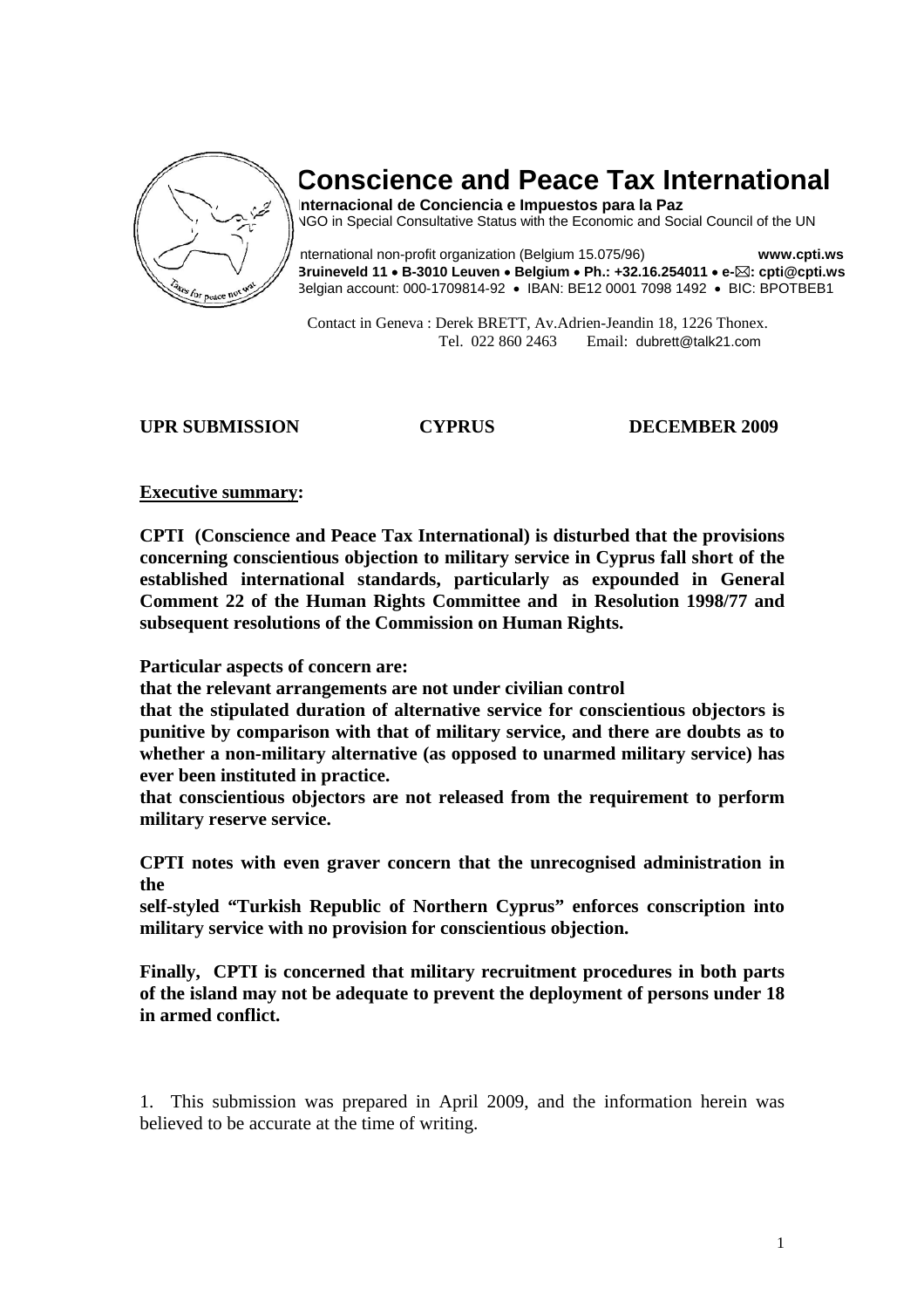## Obligatory Military service in the Republic of Cyprus

2. Obligatory military service for all males from the age of 18, and with reserve duties up to the age of 50, was instituted in the National Guard Law (No 20/1964) which has subsequatively been amended on a number of occasions.

3. The amended National Guard Law of  $9<sup>th</sup>$  January 1992 contained the first provisions concerning conscientious objectors to military service. It set obligatory military service at 26 months, but allowed for unarmed military service within the armed forces of 36 months and "unarmed military service outside the armed forces" (sic) of 42 months. $<sup>1</sup>$  $<sup>1</sup>$  $<sup>1</sup>$ </sup>

4. In June 2007, the National Guard Law was amended to reduce the duration of military service to 25 months, and the duration of the "unarmed military service outside the armed forces" to 34 months. At the same time, the exemptions from military service which had been granted to all members of the Armenian Orthodox, Latin (ie. Roman Catholic) and Maronite churches were abolished.<sup>[2](#page-1-1)</sup> The very few Turkish Cypriots still living in the area under Government control are not called upon to perform military service, but are liable to conscription if they cross into the area under the control of the "Turkish Republic of Northern Cyprus". (See Para. 11 below).

5. A proposal to further reduce the length of military service from 25 months to 19 months was rejected by Cyprus's Council of Ministers in March 2009.<sup>[3](#page-1-2)</sup> It is not known what the effect on the length of alternative service would have been.

6. The discrepancy in duration between armed military service and the alternative offered has been repeatedly criticised by the European Committee of Social Rights as a probable violation of the Article 1.2 of the European Social Charter ("to protect effectively the right of the worker to earn his living in an occupation freely entered upon"), $4$  Although this discrepancy has now been somewhat reduced, it would still appear to be punitively discriminatory.

7. There is moreover considerable scope for concern that anything described as "unarmed military service outside the armed forces" may not in practice be a truly civilian option, compatible in all cases with the reasons for conscientious objection.<sup>[5](#page-1-4)</sup> Doubts on this score were expressed in a Council of Europe report in  $2001^6$  $2001^6$  In fact, in 2003, the Jehovah's Witnesses, who had been successfully obtaining recognition as conscientious objectors, reported that the provisions establishing alternative service

 $\overline{a}$ 

<span id="page-1-0"></span><sup>&</sup>lt;sup>1</sup> Stolwijk, M., The Right to Conscientious Objection in Europe: A Review of the Current Situation,

<sup>(</sup>Quaker Council on European Affairs, Brussels, 2005), p21.<br>
<sup>2</sup> US Department of State, Country Reports on Human Rights Practices, 2008: Cyprus , 25<sup>th</sup> Feb. 2009.

<span id="page-1-2"></span><span id="page-1-1"></span><sup>&</sup>lt;sup>3</sup> War Resisters International, CO Update No 46, April 2009.

<span id="page-1-3"></span><sup>&</sup>lt;sup>4</sup> See Council of Europe, European Committee of Social Rights, Conclusions 2008 Vol 1,.

<span id="page-1-4"></span><sup>&</sup>lt;sup>5</sup> See Commission on Human Rights , Resolution 1998/77, OP4.

<span id="page-1-5"></span><sup>&</sup>lt;sup>6</sup> "Exercise of the right of conscientious objection to military service in Council of Europe member states", Report of the Committee on Legal Affairs and Human Rights to the meeting of the Standing Committee of the Parliamentary Assembly of the Council of Europe in Istanbul,  $22<sup>nd</sup>$  and  $23<sup>rd</sup>$  March, 2001 (Document 8809,revised 4 May, 2001).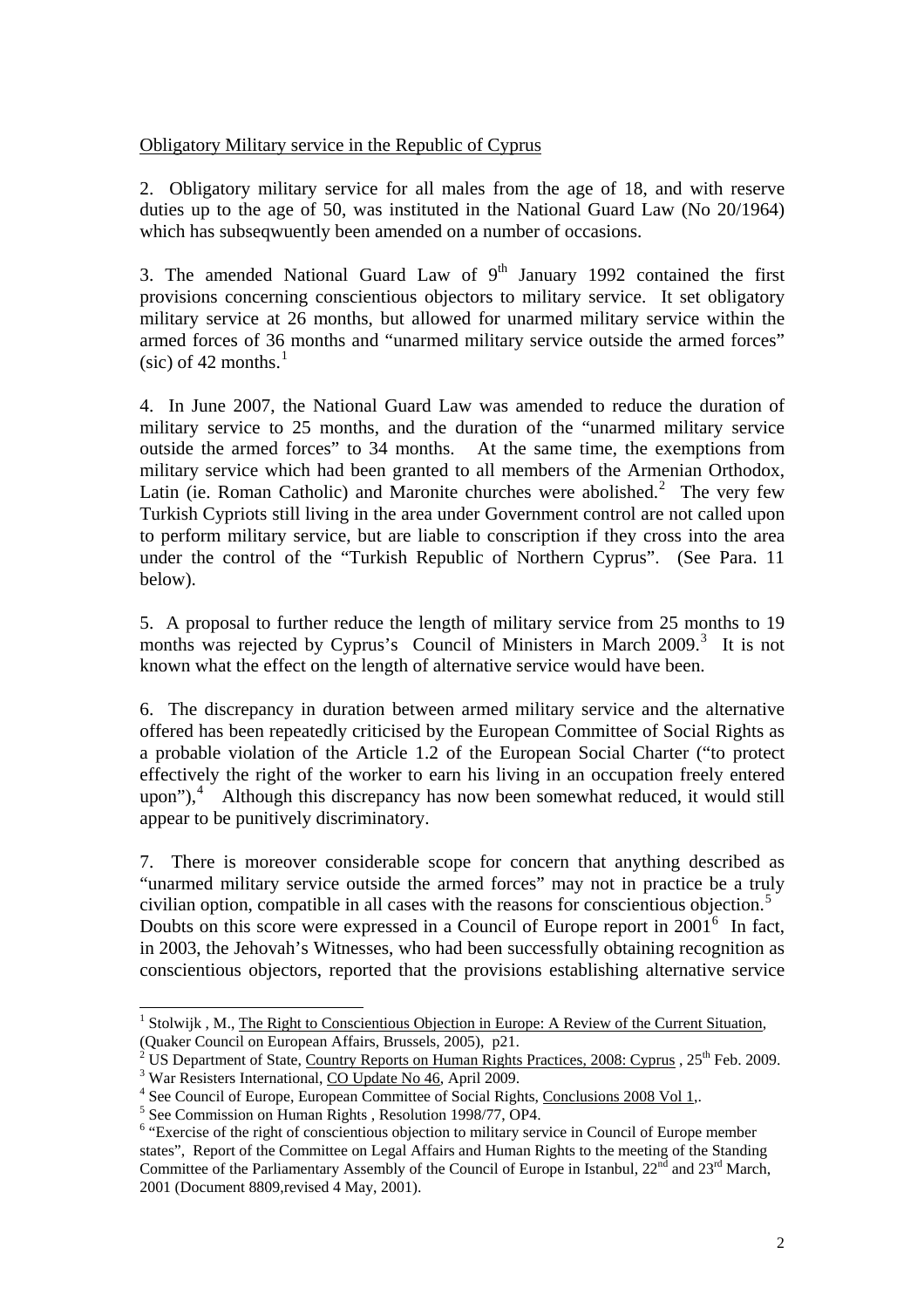outside the armed forces had not yet been implemented. It seems that since 1999 Jehovah's Witnesses refusing to perform unarmed military service have been exempted subject to an obligation to perform the service outside the armed forces when this is instituted.<sup>[7](#page-2-0)</sup> CPTI's contacts within Cyprus have subsequently continued to report no evidence that any conscientious objector has in practice been called up to perform alternative service outside the armed forces.

8. The former exemptions from military service for members of the recognised minority religious denominations do not seem to have been related to conscientious objection. As noted in the previous paragraph, Jehovah's Witnesses, who did not benefit from a group exemption, have been successful in applying individually for recognition as conscientious objectors.

9. An application for recognition as a conscientious objector must be submitted to the Ministry of Defence. This cannot constitute an "independent and impartial decision- making body, as envisaged by the Commission on Human Rights in Resolution 1998/77 (OP3).

10. The National Guard Law does not provide for persons liable to military reserve service to declare themselves as conscientious objectors. In 2002 five Jehovah's Witnesses, some of whom had failed to establish conscientious objector status at an earlier date when this was harder, but some of whom had been converted subsequent to performing their military service, went on trial for refusing call up to reservist training. The trial was suspended in November 2002 pending a rationalisation of the provisions in the National Service Act, but there are no reports that this has yet happened.

# The "Turkish Republic of Northern Cyprus"

11. Provision for conscription was made in Article 74 of the Constitution of the Turkish Republic of Northern Cyprus (TRNC). The arrangements are currently regulated by the Military Service Law (No. 59/2000), which stipulates that all men aged between 19 and 30 are liable to fifteen months $8$  service in the "Security Forces"  $(GKK)^9$  $(GKK)^9$  - reduced to 12 months for University graduates. In theory, this obligation extends to all those who are considered to be entitled by descent to citizenship of the TRNC, whether or not resident.

12. There is no provision for conscientious objectors to be excused this service or to substitute a service of a civilian nature.<sup>[10](#page-2-3)</sup> In the absence of any procedures for dealing with conscientious objectors, only one conscript is known to have openly declared his

 $\overline{a}$ 

<span id="page-2-0"></span><sup>&</sup>lt;sup>7</sup> Evidence submitted by the General Counsel of the Jehovah's Witnesses to the OHCHR for its report on "best practices" in the field of conscientious objection to military service, 1<sup>st</sup> August 2003.

<span id="page-2-1"></span><sup>&</sup>lt;sup>8</sup> At an earlier date the service had been of 24 months.

<span id="page-2-2"></span> $9$  Although under Turkish military command, the GKK is completely separate from the Turkish Army itself, which has approximately 40,000 personnel stationed in Cyprus.

<span id="page-2-3"></span><sup>&</sup>lt;sup>10</sup> Murat Kanatli, "Cyprus (I)", in <u>The Right to Refuse to Kill, September 2006</u> (European Bureau on Conscientious Objection, Brussels), p.10